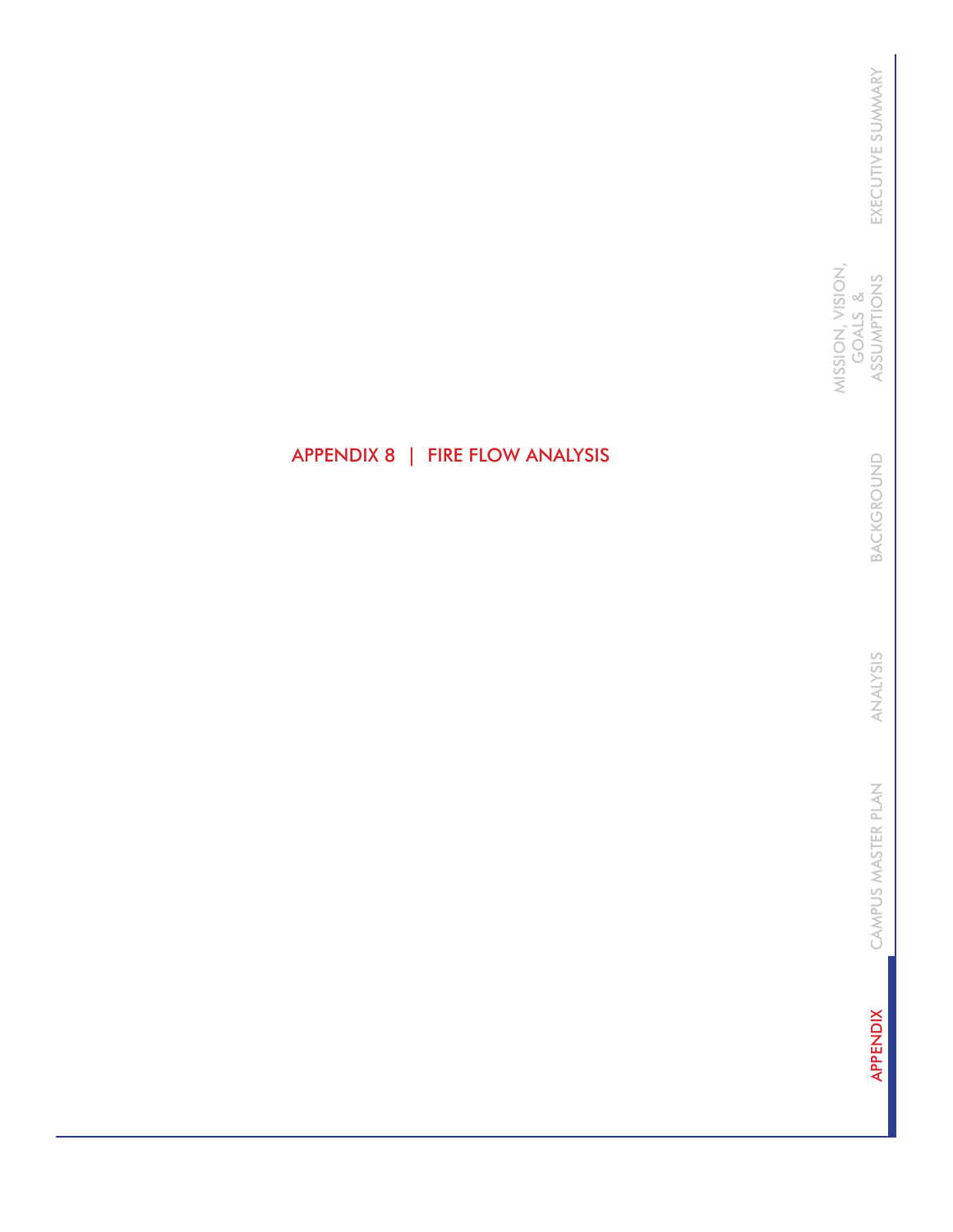#### **Shippensburg University Master Plan Water System Fire Flow Analysis and Options**  Pennoni Associates January 17, 2008

The existing facilities on campus were analyzed in accordance with Appendix B of the 2006 International Fire Code to determine the maximum required fire flow for fire protection purposes in order to determine the feasibility of the removal of the existing 1,000,000 gallon water tower. Shippensburg University provided approximate gross floor area values for each building on campus as well as an approximation of the Type of Construction in accordance with the 2006 International Building Code.

Attached is a spreadsheet that outlines the required fire flow for each building on campus based on information provided by the University. Based on past experience with required fire flows for institutions of similar size, an initial engineering estimate for a required fire flow of 2500 to 3000 gpm for a duration of 2 to 3 hours was assumed. A more in depth analysis was performed to further refine the estimate based on information provided in the Fire Code. The required fire flow is based upon the single building with the largest demand.

The total gross floor area was used for this required fire flow calculation. In accordance with the Fire Code, the required fire flow can be reduced based on the area of fire rated compartments with fire rated partitions within the structures, which we can reasonably assume that there are some in all of the occupancies. Without a detailed survey of the locations and types of these compartments, an accurate fire flow would be difficult to determine.

There are five occupancies on campus that skew the available data and are significantly above the initial estimate. These five occupancies are:

| Occupancy (Year of Construction) | Fire Flow |
|----------------------------------|-----------|
| Old Main (1871)                  | 3000 gpm  |
| Reisner Dining Hall (1965)       | 3250 gpm  |
| Horton Hall (1894)               | 4250 gpm  |
| Lehman Library (1967)            | 4000 gpm  |
| Heiges Field House (1970)        | 5500 gpm  |

Reisner Dining Hall is undergoing a renovation that will including sprinklers, therefore it can be removed from the list of critical occupancies. A field survey of the other occupancies was completed on January 4, 2008 and potential areas of partitioning are identified in Appendix A. These recommendations were based on an evaluation that assumed that minor improvements, such as the addition of rated doors, partition walls, etc., could be made with minimal impact to the function of the structure. Lehman Library is the remaining facility that cannot be easily compartmentalized would likely drive the total flow calculation. As a result, we would make the recommendation that the minimum required campus fire flow be assigned at 4000 gpm for a duration of 4 hours based on current conditions. This is a reasonable engineering estimate based on the available data which will be adequate for our master planning purposes.

It should be noted that other alternatives are available to lower the required fire flow, specifically the sprinklering of buildings. Sprinklering also offers direct life safety and property protection advantages over the advantage that water tower provides alone. It may be more cost efficient to sprinkler some of the critical non-sprinkled occupancies, specifically the Library versus relocating or building a new water tower. Sprinklering of the Library, along with the addition of other fire rated assemblies will reduce the total required fire flow to approximately 2500 gpm for a 3 hour duration.

A discussion with Steve Hunsinger at CET, Inc., the Shippensburg Borough Water Authority Engineer, revealed their modeling predicted an available capacity of 1700 to 2240 gpm at the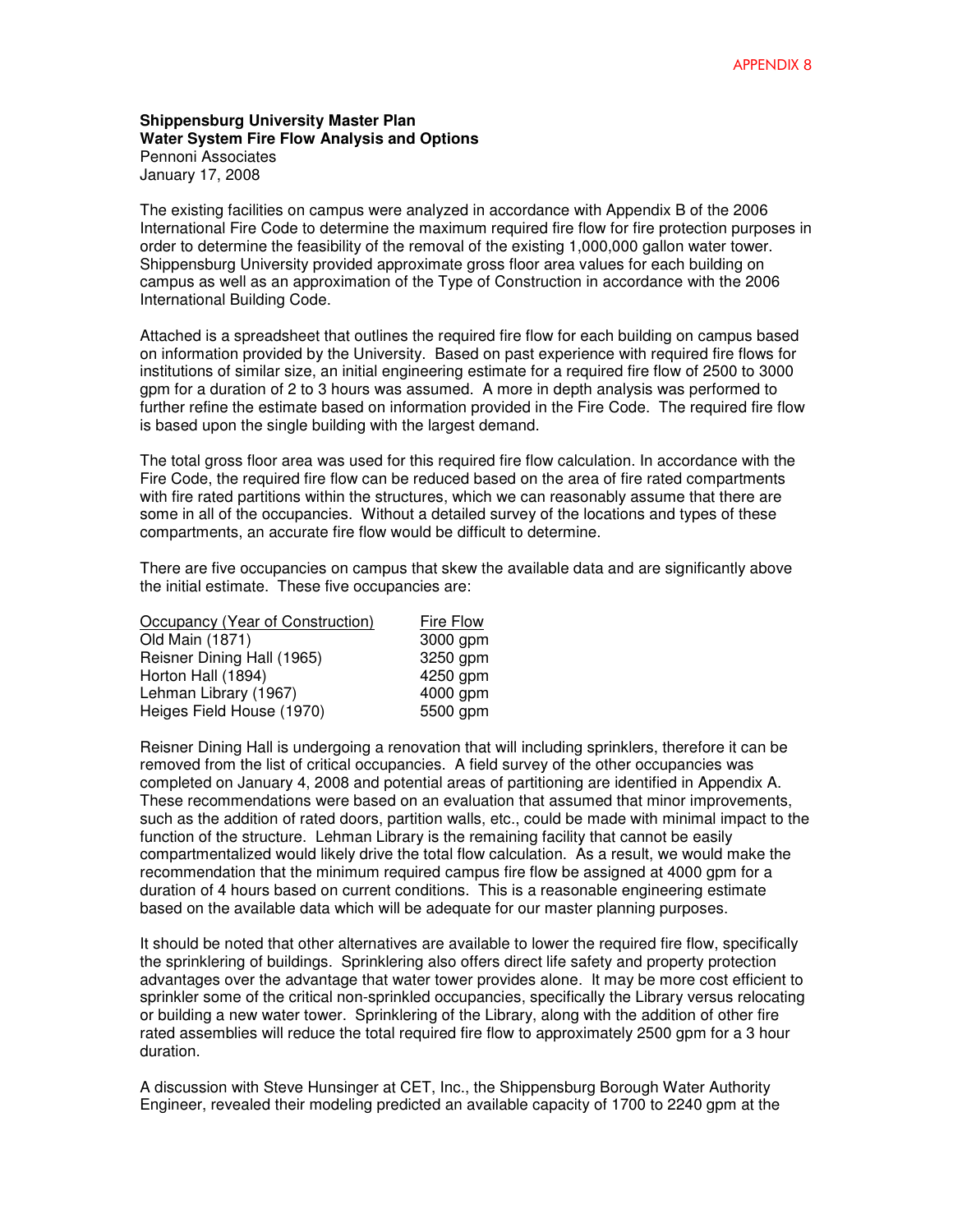campus connection points. Actual hydrant flow testing increased the calculated value to 2200 to 2800 gpm. Variation within the water system is normal given the total system demand. Steve was comfortable with providing a number of 2000 gpm as a minimum available flow from the Borough system at the campus connection points. Total volume of water available in the Borough reservoir is 1.5 million gallons, therefore supplying the duration of flow is not an issue.

Given this the 2000 gpm is under our predicted value of 2500 gpm for a required on-campus fire flow demand, we have a couple of options:

- Option #1 Complete a more detailed investigation to further refine the fire flow demand by investigating maximum floor areas within fire-rated assemblies for critical occupancies on campus. The scope of an engineering feasibility study should include the following:
	- A. Flow testing of critical hydrants on the main 12" campus fire protection loop and within the distribution network.
	- B. Computer modeling of the existing private domestic water system on campus based on the results of hydrant testing and modeling provided by the Shippensburg Borough Authority Engineer.
	- C. An evaluation of existing building plans and field view of all facilities to refine the areas used in determining the required fire flow.
	- D. A meeting with the Shippensburg Borough Authority and their Engineer to discuss future capital improvement projects to the Borough system and the future growth within the system to determine the effect of the public water feed to the University Campus.
	- E. A meeting with the Authority Having Jurisdiction (AHJ) to determine any requirements that the removal of the water tower may have on future projects on campus and the ability of the AHJ to provide adequate fire protection.
	- F. Evaluation of the effect of removal of the water tower on the existing system
	- G. Completion of an engineering feasibility study which documents the results of scope items A-E
	- H. Submission of the feasibility study to the Department of General Services and their excess insurance carrier for their review and comment.
- Option #2 Demolish the water tower and work with the Authority to upgrade the main feed to campus.
- Option #3 Demolish the water tower and sprinkler key occupancies, thus reducing the total required demand.
- Option #4 Maintain the water tower in some form in the current location or relocate/reconstruct at a different location.

Maintaining the water tower in its current location is not without disadvantages. The tower is approaching 20 years of age and is due for a interior and exterior coating renovation. During this renovation, it is recommended that automated monitoring systems be installed to determine the level of water within the tower and the flow rate and timing of water flows in and out of the tower. Finally, valve automation integrated in the building management system should be considered to allow for the regular cycling of water within the tower to prevent stagnation and potential dechlorination.

With the available data and without a more detailed study, an absolute determination for the need for the water tower cannot be made. At this point, it is reasonable that options be considered that maintain the water tower in its current location until a detailed engineering evaluation be performed to determine the feasibility of removal. Based on the preliminary data available and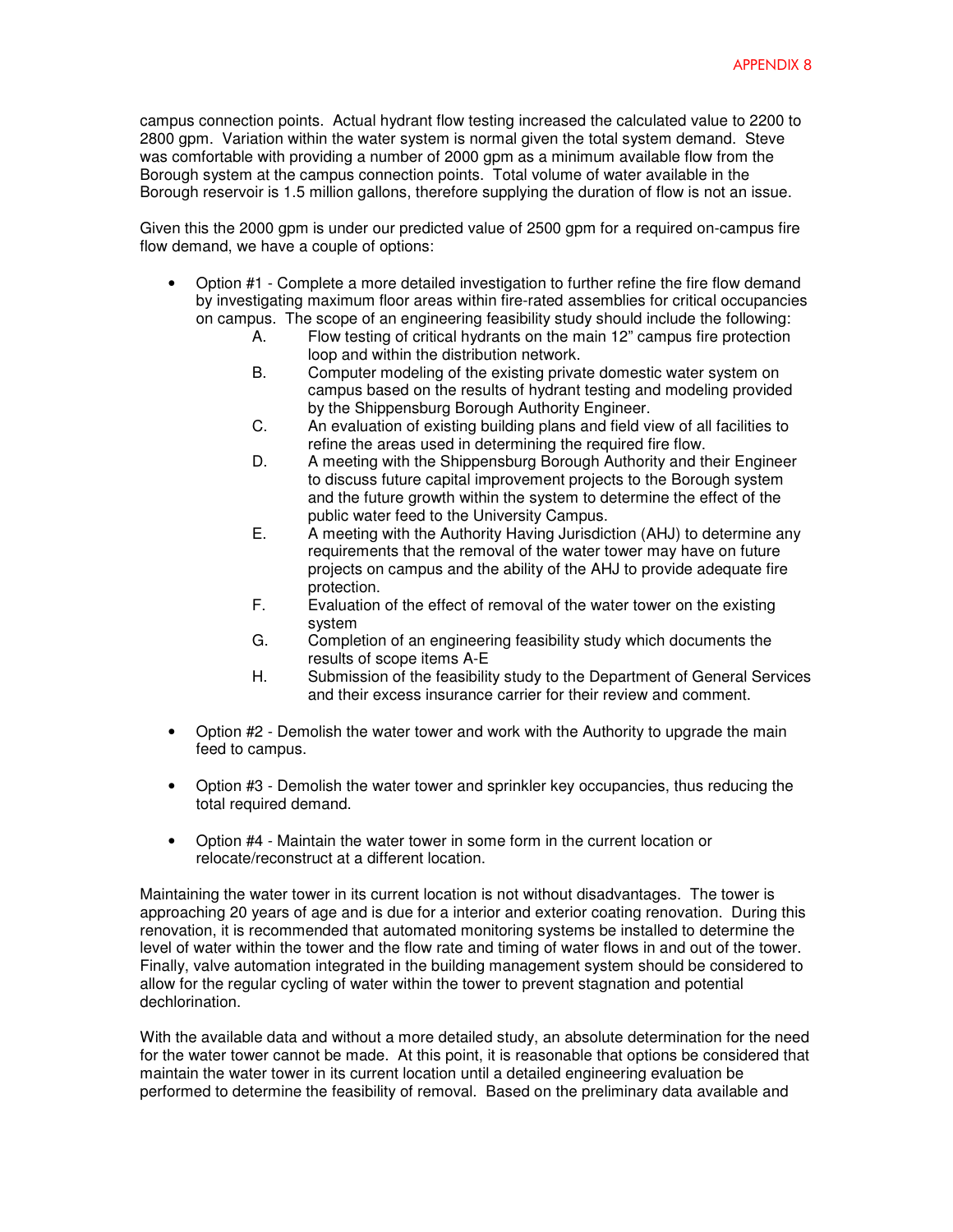the analysis performed a part of the master plan, it is reasonable to assume that removal of the water tower is at the least a viable option.

#### APPENDIX A

#### OLD MAIN

1. Basement: Fire barrier can be completed separating mechanical and storage space.

Mechanical  $(SF) = 8,132$ Storage (SF) = 18,736

2. First – Third Floor: Fire barrier can be completed by adding 90 minute doors separating the center annex from the remainder of the building. Each floor is also a separate fire area giving two (2) fire areas per floor.

| First  | Center Annex (SF)<br>5,463 | Remainder (SF)<br>15,263 |
|--------|----------------------------|--------------------------|
| Second | 5,560                      | 15,260                   |
| Third  | 3,124                      | 15,264                   |

### LEHMAN LIBRARY

1. Building has no separation and is interconnected between floors with an open stairway. The only means of separation would be between floors by enclosing the stairway and consequently dividing each floor into a fire area.

# HEIGES FIELD HOUSE

- 1. Ground Floor: No separation.
- 2. First Floor: Three (3) separate existing areas requiring only the doors entering the pool area from the corridor and locker room to be upgraded to 90 minute doors.

 $Gvm (SF) = 41.385$ Office/Lockers (SF) = 11,046 Pool  $(SF) = 7,164$ 

3. Second Floor: No separation.

#### REISNER DINING ROOM

1. The new building will be fully sprinklered and will not have any interior fire barriers.

# HORTON HALL

1. Ground Floor – Third Floor: On each floor, the wall separating the center annex and the stair wells can serve as a fire barrier by adding 90 minute doors to all openings.

```
Front (SF) Center Annex (SF)
```